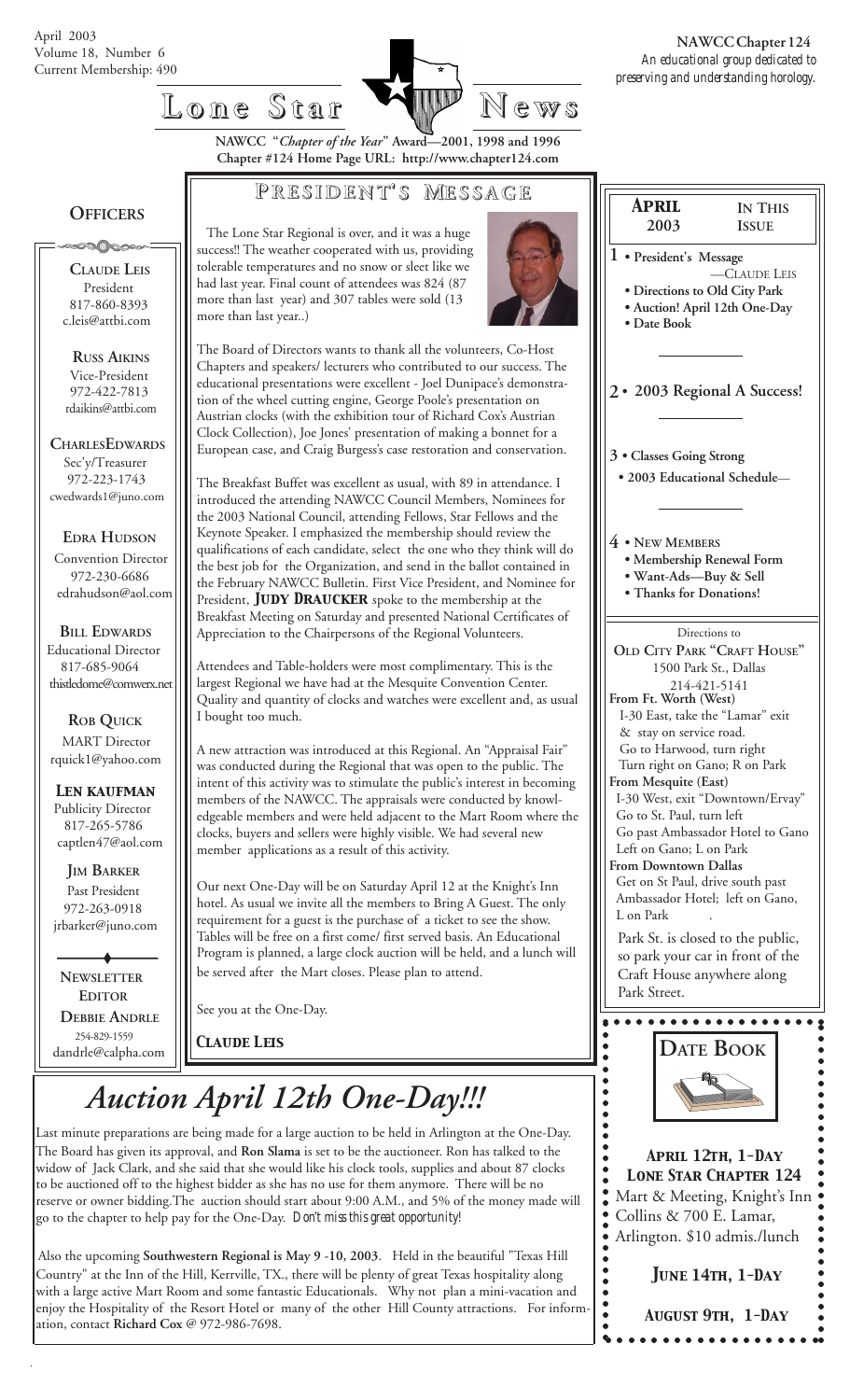## 2003 Regional Was a Great Success!

*Appraisal Fair*



*John Tope* (center) Appraises French Clock

 A new attraction this year was opened to the public. The idea was to share knowledge about clock and watch collecting and hopefully recruit new members through an "Appraisal Fair..

### *Educationals*

*George Poole: "Vienna Regulators – Why They Look So Roman and Sound So French"*

NAWCC Fellow George Poole, retired Chief Architect of Bonneville Power Administration, provided an entertaining and informative history of Austrian and Vienna clock making. His color slide program began with the early Vienna clocks, made by the Grossuhrmachers (makers of big clocks), and followed the progress of Austrian clock making through German industrialization in the late 19th century.

Following the excellent presentation, George and Richard Cox provided a very informative tour of the Vienna Regulators highlighted in the Regional Educational Exhibit area.



 *Richard Cox* Shows Off His Fabulous Austrian Clock Collection

*Craig Burgess: "Case Restoration and Conservation"*

Craig shared his love of restoring clock cases using the methods and materials available to the original makers. He has done extensive study on all of his techniques and has written it into a manuscript for a book. He will be sharing his knowledge with us in his new class scheduled April 26 & 27 at Old City Park. It sounds exciting and, we are looking forward to more of his work



*Joel Dunipace: "Cutting Demonstration"* **JOEL DUNIPACE** Demonstrates Wheel Cutting

Joel Dunipace's educational program provided a hands-on demonstration of the equipment and techniques used in wheel cutting. The presentation included flycutter construction tips and use of the milling cutters as well. Joel also covered the types of steel to use for flycutters, and he provided in-depth information on hardening and tempering of tool steel. The program concluded with a question and answer period covering specific gear cutting problems.

#### *Joe Jones*: *"Making a Bonnet for a European Case."*

As a true woodworker Joe is a lucky man. For you see, he still has all of his fingers even though a couple have been sewn back on. He gave a very informative presentation starting with designing a bonnet to matching the style of clock case. He uses the lathe to make some of his moldings and large coins and a French curve to lay out the back piece. Using carbon paper he creates a mirror image design for a balanced look. Photos and samples were passed around for the audience to see each stage clearly. Everyone enjoyed his hands-on approach.

### *Breakfast at Mesquite*



 Officers "Munch Down" as They Prepare for Awards Ceremony & *Pres. Nominee Judy Draucker's* Speech

### *"Like the Old Days"*

From the many educationals to the fascinating exhibit - from the new "Appriasal Fair" to the biggest turnout in years - All that can be said about this year's Regional was that it was *fantastic!* Officers and volunteers worked harder than ever before together, and their work really paid off. It was so nice to see so many people attend - almost a hundred more than last year. In this time when membership in the NAWCC is dropping, it was very encouraging to see such participation. One member remarked, "This Regional is almost as good as the "Old Days." Many **THANKS** to all who participated!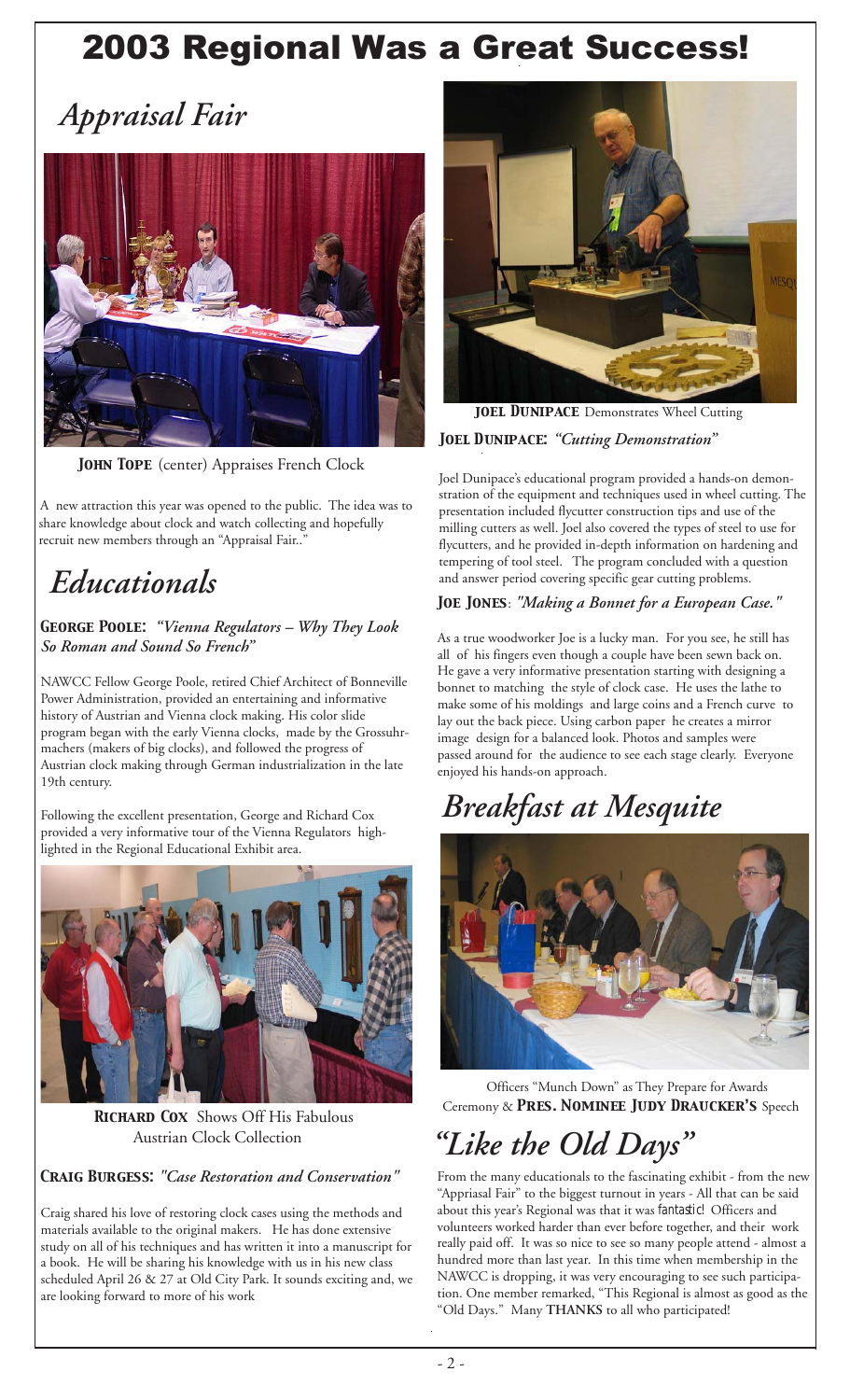## Classes Full of Eager Students

Vice President *Russ Aikins*, instructor of the Jeweler's Lathe Class, said that there were nine students, including several new members, eager to learn about the jeweler's lathe February 22. **Bill Andrle** assisted Russ with the class.

 **Bill Andrle** shows **Bruce Woolridge** how to hone his graver he made in class **Joe Richards** works with his lathe.





**Ron Oorlog** is cutting a brass plug to be soldered in a spring barrel for the Spring Barrel Class 200.



The **Lathe Class** photo shows (left to right): Michael McGuire, Bill Andrle (in back), Rick Rose, Bob Nicolaysen, Mike Coker, Mark Vozar, Bruce Woolridge, James Walker, Joe Richards, and Frank Desmond. Not pictured is Russ who took the picture.



 The **Spring Barrel Class 200** was taught by **Ron Van Ness**. Ron's teaching partner was **Phil Ball**. In the class photo from left-to-right, they had: Robert Connell, Mike Coker, Terry Carpenter, Pat Flanagan, Tim Cronin, Ron Oorlog, Dave Barnes, Dan Cole and Phil Ball.

#### **CHAPTER 124 — March - November 2003 AT OLD CITY PARK, DALLAS CLASS DATE COST INSTRUCTOR** *Education Classes Education Classes* **Kitchen Clock Repair 100** Mar. 22,23/ 29, 30 \$50 Phil Ball/ Asst. Ron Van Ness To register, call Phil Ball @ 972-889-9338 **Clock Case Repair &** Apr. 26-27 \$25 Craig Burgess @ 817-427-4104 **Refinishing Techniques Troubleshooting** May 4 \$25 F. Tischler @972-612-0712 **Clock Repair 200** May 17-18, May 24 \$50 Phil Ball @972-889-9338 Gold Leafing **IVE 188-29** June 28-29 \$25 Phil Gregory @972-717-4021 **Clock Repair 300** Jul 12-13, Jul 19-20 \$50 Fred Tischler @972-612-0712 **Clock Repair 400** Sep 13-14, Sep 20-21 \$50 FredTischler @972-612-0712 **Clock Repair 100** Sept 27-28, Oct. 4-5 \$50 Phil Ball @972-889-9338 **Transfer / Stenciling** Oct. 18-19 \$25 Phil Gregory @972-717-4021 **Clock Case Restoration Oct 25-26** \$25 Craig Burgess @817-427-4104 **Self Winding Class** Nov 1-2, Nov 8-9 \$50 Marybess Grisham @214-351-5554

**Jewelers Lathe I** (Not yet scheduled) Russ Aikins @972-422-7813